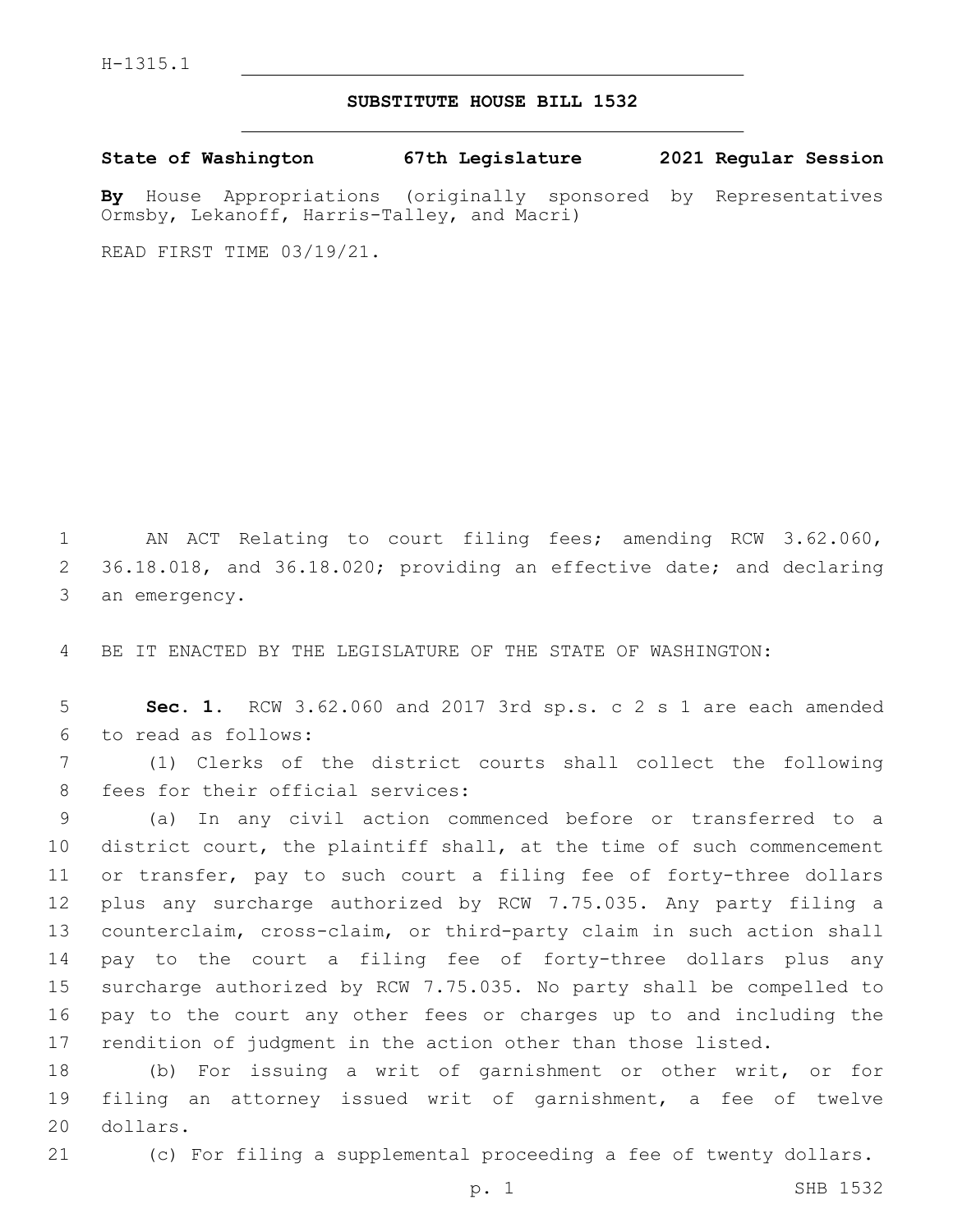(d) For demanding a jury in a civil case a fee of one hundred twenty-five dollars to be paid by the person demanding a jury.

 (e) For preparing a transcript of a judgment a fee of twenty dollars.4

 (f) For certifying any document on file or of record in the clerk's office a fee of five dollars.6

(g) At the option of the district court:7

 (i) For preparing a certified copy of an instrument on file or of record in the clerk's office, for the first page or portion of the first page, a fee of five dollars, and for each additional page or 11 portion of a page, a fee of one dollar;

 (ii) For authenticating or exemplifying an instrument, a fee of 13 two dollars for each additional seal affixed;

 (iii) For preparing a copy of an instrument on file or of record 15 in the clerk's office without a seal, a fee of fifty cents per page;

 (iv) When copying a document without a seal or file that is in an electronic format, a fee of twenty-five cents per page;

 (v) For copies made on a compact disc, an additional fee of 19 twenty dollars for each compact disc.

 (h) For preparing the record of a case for appeal to superior court a fee of forty dollars including any costs of tape duplication as governed by the rules of appeal for courts of limited jurisdiction (RALJ).23

 (i) At the option of the district court, for clerk's services 25 such as processing ex parte orders, performing historical searches, compiling statistical reports, and conducting exceptional record searches, a fee not to exceed twenty dollars per hour or portion of 28 an hour.

 (j) For duplication of part or all of the electronic recording of a proceeding ten dollars per tape or other electronic storage medium.

 (k) For filing any abstract of judgment or transcript of judgment from a municipal court or municipal department of a district court organized under the laws of this state a fee of forty-three dollars.

 (l) At the option of the district court, a service fee of up to three dollars for the first page and one dollar for each additional page for receiving faxed documents, pursuant to Washington state 37 rules of court, general rule 17.

38 (2)(a) ((Until July 1, 2021, in)) In addition to the fees required to be collected under this section, clerks of the district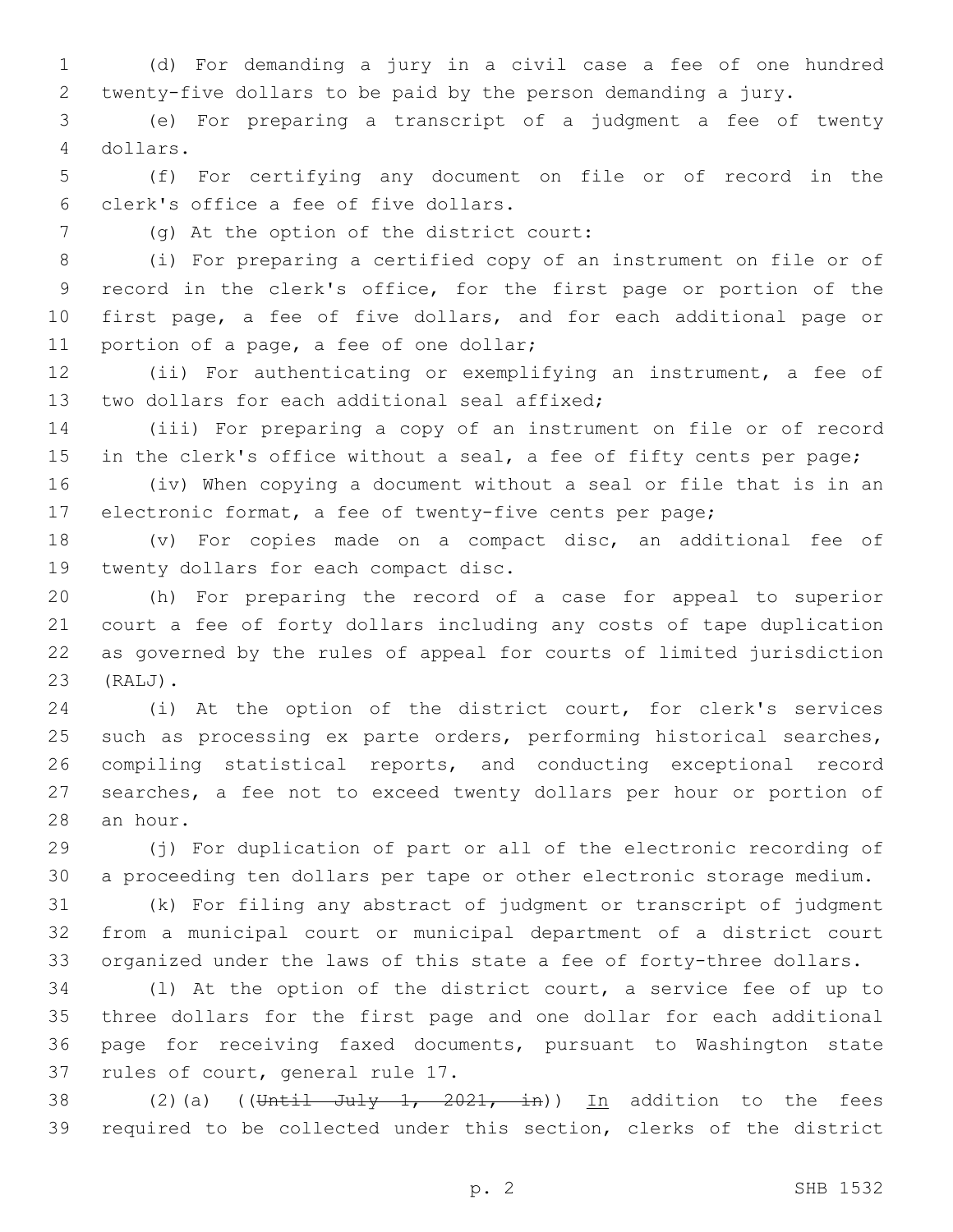courts must collect a surcharge of thirty dollars on all fees required to be collected under subsection (1)(a) of this section.

 (b) Seventy-five percent of each surcharge collected under this subsection (2) must be remitted to the state treasurer for deposit in 5 the judicial stabilization trust account.

 (c) Twenty-five percent of each surcharge collected under this 7 subsection (2) must be retained by the county.

 (3) The fees or charges imposed under this section shall be allowed as court costs whenever a judgment for costs is awarded.

 **Sec. 2.** RCW 36.18.018 and 2017 3rd sp.s. c 2 s 2 are each 11 amended to read as follows:

 (1) State revenue collected by county clerks under subsection (2) of this section must be transmitted to the appropriate state court. The administrative office of the courts shall retain fees collected 15 under subsection (3) of this section.

 (2) For appellate review under RAP 5.1(b), two hundred fifty 17 dollars must be charged.

 (3) For all copies and reports produced by the administrative office of the courts as permitted under RCW 2.68.020 and supreme 20 court policy, a variable fee must be charged.

21 (4) ((Until July 1, 2021, in)) In addition to the fee established under subsection (2) of this section, a surcharge of forty dollars is established for appellate review. The county clerk shall transmit seventy-five percent of this surcharge to the state treasurer for deposit in the judicial stabilization trust account and twenty-five 26 percent must be retained by the county.

 **Sec. 3.** RCW 36.18.020 and 2018 c 269 s 17 are each amended to 28 read as follows:

 (1) Revenue collected under this section is subject to division with the state under RCW 36.18.025 and with the county or regional law library fund under RCW 27.24.070, except as provided in 32 subsection (5) of this section.

 (2) Clerks of superior courts shall collect the following fees 34 for their official services:

 (a) In addition to any other fee required by law, the party filing the first or initial document in any civil action, including, but not limited to an action for restitution, adoption, or change of name, and any party filing a counterclaim, cross-claim, or third-

p. 3 SHB 1532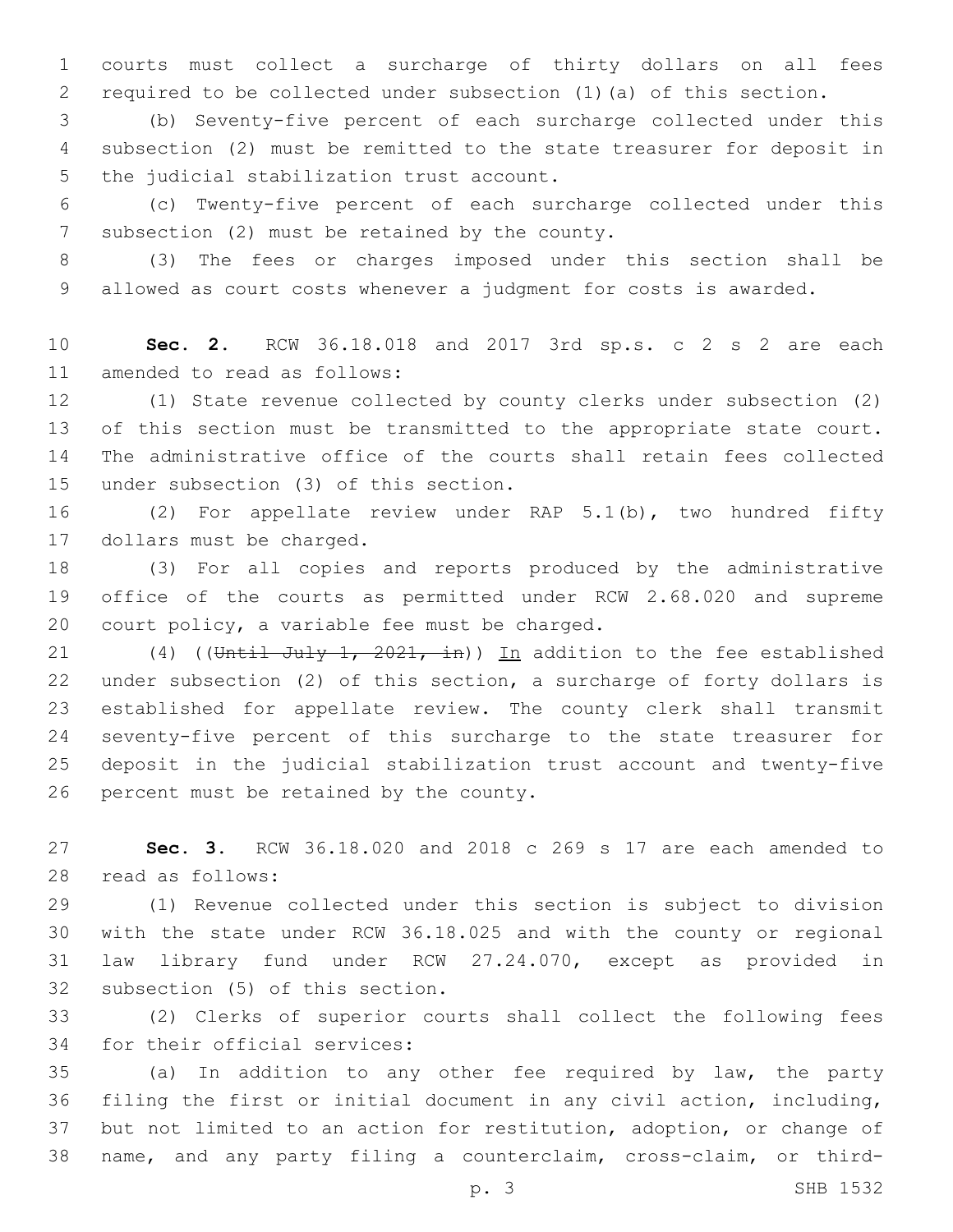party claim in any such civil action, shall pay, at the time the document is filed, a fee of two hundred dollars except, in an unlawful detainer action under chapter 59.18 or 59.20 RCW for which the plaintiff shall pay a case initiating filing fee of forty-five dollars, or in proceedings filed under RCW 28A.225.030 alleging a violation of the compulsory attendance laws where the petitioner shall not pay a filing fee. The forty-five dollar filing fee under this subsection for an unlawful detainer action shall not include an order to show cause or any other order or judgment except a default order or default judgment in an unlawful detainer action.

 (b) Any party, except a defendant in a criminal case, filing the first or initial document on an appeal from a court of limited 13 jurisdiction or any party on any civil appeal, shall pay, when the 14 document is filed, a fee of two hundred dollars.

 (c) For filing of a petition for judicial review as required under RCW 34.05.514 a filing fee of two hundred dollars.

 (d) For filing of a petition for unlawful harassment under RCW 18 10.14.040 a filing fee of fifty-three dollars.

 (e) For filing the notice of debt due for the compensation of a crime victim under RCW 7.68.120(2)(a) a fee of two hundred dollars.

 (f) In probate proceedings, the party instituting such proceedings, shall pay at the time of filing the first document 23 therein, a fee of two hundred dollars.

 (g) For filing any petition to contest a will admitted to probate or a petition to admit a will which has been rejected, or a petition objecting to a written agreement or memorandum as provided in RCW 11.96A.220, there shall be paid a fee of two hundred dollars.

 (h) Upon conviction or plea of guilty, upon failure to prosecute an appeal from a court of limited jurisdiction as provided by law, or upon affirmance of a conviction by a court of limited jurisdiction, an adult defendant in a criminal case shall be liable for a fee of two hundred dollars, except this fee shall not be imposed on a defendant who is indigent as defined in RCW 10.101.010(3) (a) through 34 (c).

 (i) With the exception of demands for jury hereafter made and garnishments hereafter issued, civil actions and probate proceedings filed prior to midnight, July 1, 1972, shall be completed and governed by the fee schedule in effect as of January 1, 1972. However, no fee shall be assessed if an order of dismissal on the clerk's record be filed as provided by rule of the supreme court.